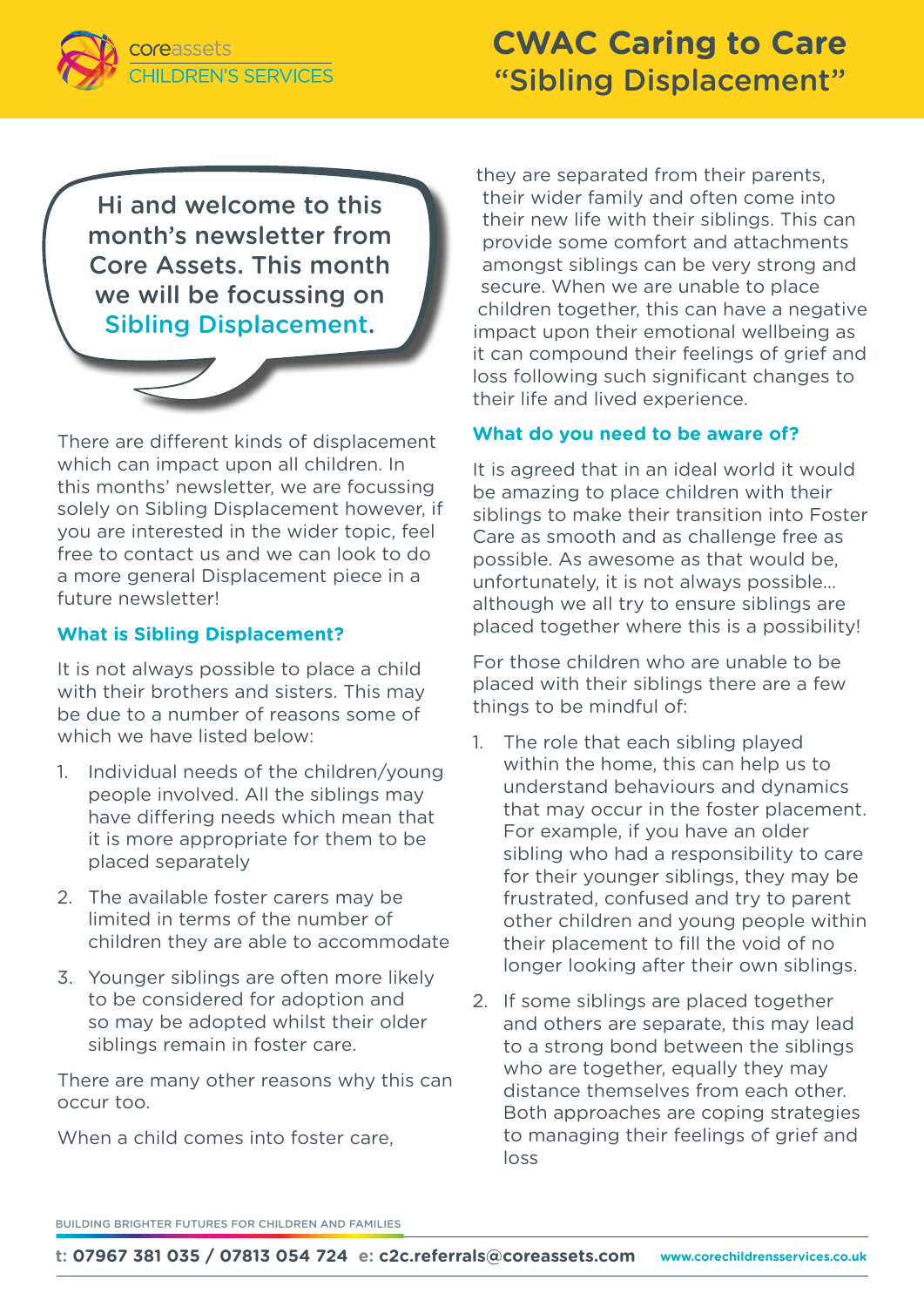

- 3. Children and young people placed in foster care will experience grief and loss. Even though they may be able to recognise why they are in foster care and may acknowledge that they are happier, feel safer etc. it is still natural that they will also feel some elements of grief and loss linked to their separation from their parents, siblings and wider family. There will be more on grief and loss in next months' newsletter!
- 4. Contact with siblings will be important but may also be avoided as it may bring forward painful feelings of being separated from family members. For siblings who are facing their younger siblings being adopted it is necessary to be mindful of the finality for the young person, essentially losing their sibling.
- 5. For those older children who have younger siblings who have been or will be adopted, this can bring feelings of rejection, not being worthy and impact upon confidence and self-esteem.

#### **What do you need to do?**

Be patient with the young person, know their history and most importantly, talk to them! Let them know that their feelings are ok, all of them… the confusion, the anger, the hurt, the conflict, being happy for their sibling but sad for themselves or visa versa… it is all perfectly ok and normal! If they are struggling to come to terms with the changes though or if you are unsure or would like some further support, feel free to discuss these young people at consultations with Core Assets, Caring to Care.

Prepare the Foster Carers for challenges they may face, the behaviours they may see, talk to them, get their thoughts and feelings, discuss perhaps some of the

feelings that might come up, normalise these feelings and let the foster carer know it's going to be challenging but we are there to support them!

Think about what services you may be able to offer to the young person, can you increase visits? Is it worth looking at contact options with the siblings? Will the young person need additional support? What about the Foster Carers? Do they need some additional support in understanding sibling relationships and their impact?

### **How can Core Assets, Caring to Care help you and your young person?**

We are here to help in any way we can! Some of our support options include:

Consultations with you to discuss possible ways in which you can support the young person and services we can offer to support this.

If considered appropriate, you can refer the young person to panel and we can look to provide additional support which can include:

One to one support with a young person support worker, tailored to the needs of the young person

One to one support with a therapist, again tailored to the needs of the young person

Parenting support or Carer support on a one to one basis, to explore challenges faced due to attachment styles to enable carers to support the young person effectively, considering trauma informed practice.

We can also offer other solutions such as group work and are happy to accept any ideas you may have about what may work for the young people you work with.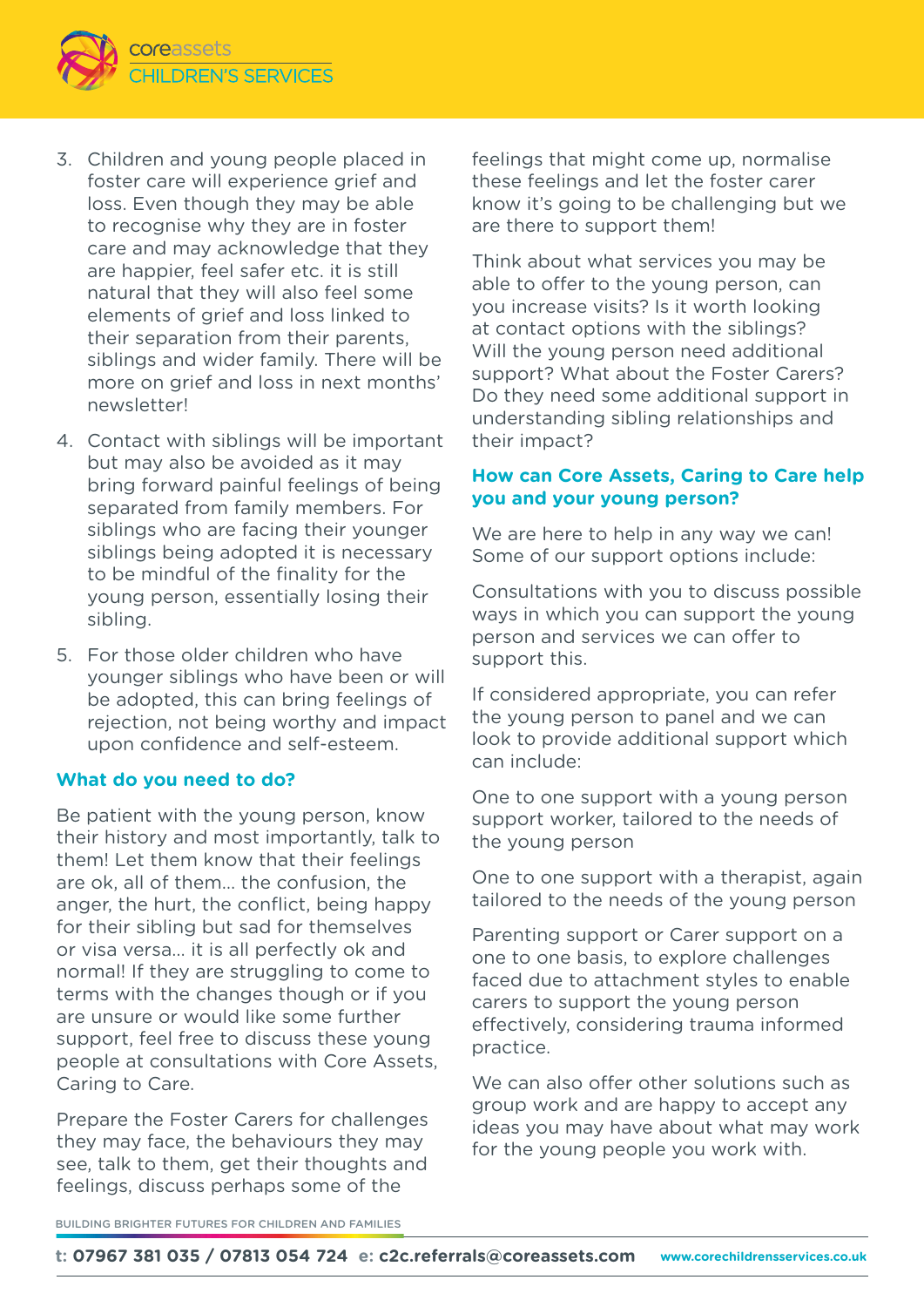

## **Summary**

Sibling Displacement is a hard subject as it's the one thing we all try to avoid! In an ideal world all siblings would be placed together but the harsh reality is that it is not always possible! If you know a young person who is struggling with being separated from some or all of their siblings please get in touch! Caring to Care are here to support you and the young person/carers so please pop to us for a consultation!

### **Exciting news**

Last month, we announced that Antonia and Lindsey would be leaving us in the near future. We are sorry to announce that the day has come! The good news however is that we have recruited a full time therapist and a part time therapist, who will be joining our team in the very near future!!! Once we have a specific date we will pass this information along to you all. Both will have an induction period in which they will be introduced to you all!

Antonia and Lindsey have handed their current cases over and new workers will be in touch in the next few weeks to arrange meetings for introductions. If you haven't heard from Antonia or Lindsey about the progress or specific situation for a young person you are working with, please let Kim Rowland (Kimberley.rowland-phillips@coreassets. com) or Myke Richardson-Hughes (Myke. Richardson-Hughes@coreassets.com) know ASAP so that we can ensure a smooth transition for the families we work with. You should see very little interruption to the service you receive from Core Assets however, as it is very much business as usual for the rest of the team!

Having taken on board your feedback regarding consultations we will be implementing a new model this month. Staff will still come to each site once every three weeks however the pattern will now be as follows:

Roxanne Newton Monday Afternoons 12:30 – 15:30

Victoria Pennington Tuesday Morning 09:30 – 12:30

Gill Makin Wednesday Morning – 09:30 – 12:30

Kaety Moon Thursday Afternoon – 12:30 – 15:30

Please note that you can request consultations outside of these times.

Please get in touch if you need a consultation outside of when staff are going to be on site at your location!